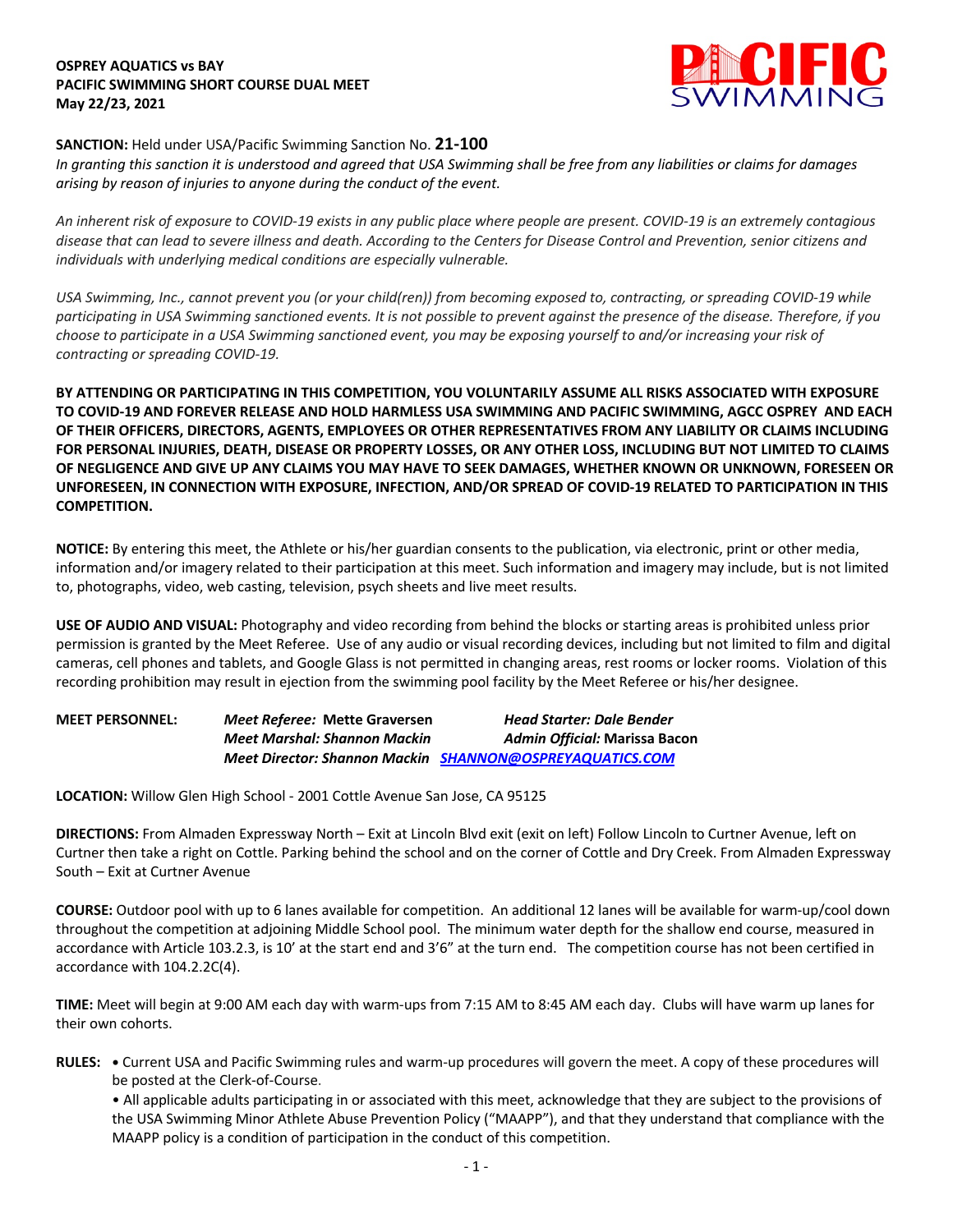- All events are timed finals.
- All events will swim fast to slow.
- Athletes may compete in **a maximum of 3** events per day.
- All Athletes ages 12 and under should complete competition within four (4) hours.

• Entries will be accepted until the number of splashes exceeds the estimated timeline, per the "Four-Hour Rule," based on the Athletes age and gender, or when the number of entered athletes meets maximum capacity per facility restrictions. **•** If local conditions warrant it the Meet Referee, with the concurrence of the Meet Director, may require a mandatory scratch down. Immediate cash refunds will be made for any mandatory scratches.

• **All Coaches and Officials must wear their USA Swimming membership cards in a visible manner.** 

**•** The local facilities guidelines, restrictions and interpretation of the local public health guidelines shall be followed at this meet.

**ATTENTION HIGH SCHOOL ATHLETES:** If you are a high school athlete in season, you need to be Unattached from this meet. It is the athlete's responsibility to be Unattached from this meet. You can un-attach at the meet if necessary. This does not apply to athletes swimming under the rules of the Nevada Interscholastic Activities Association (NIAA).

**UNACCOMPANIED ATHLETES:** Any USA Swimming Athlete-Member competing at the meet must be accompanied by a USA Swimming Member-Coach for the purposes of Athlete supervision during warm-up, competition and warm-down. If a Coach-Member of the Athlete's USA Swimming Club does not attend the meet to serve in said supervisory capacity, it is the responsibility of the Athlete or the Athlete's legal guardian to arrange for supervision by a USA Swimming Member-Coach. The Meet Director or Meet Referee may assist the Athlete in making arrangements for such supervision; however, it is recommended that such arrangements be made in advance of the meet by the Athlete's USA Swimming Club Member-Coach.

**RACING STARTS:** Athletes must be certified by a USA Swimming member-coach as being proficient in performing a racing start or must start the race in the water. It is the responsibility of the Athlete or the Athlete's legal guardian to ensure compliance with this requirement.

**RESTRICTIONS:** • Smoking and the use of other tobacco products is prohibited on the pool deck, in the locker rooms, in spectator seating, on standing areas and in all areas used by Athletes, during the meet and during warm-up periods.

- Sale and use of alcoholic beverages is prohibited in all areas of the meet venue.
- No glass containers are allowed in the meet venue.
- No propane heater is permitted except for snack bar/meet operations.
- All shelters must be properly secured.
- Deck Changes are prohibited.

• Destructive devices, to include but not limited to, explosive devices and equipment, firearms (open or concealed), blades, knives, mace, stun guns and blunt objects are strictly prohibited in the swimming facility and its surrounding areas. If observed, the Meet Referee or his/her designee may ask that these devices be stored safely away from the public or removed from the facility. Noncompliance may result in the reporting to law enforcement authorities and ejection from the facility. Law enforcement officers (LEO) are exempt per applicable laws.

• Operation of a drone, or any other flying apparatus, is prohibited over the venue (pools, Athlete/Coach areas, Spectator areas and open ceiling locker rooms) any time Athletes, Coaches, Officials and/or Spectators are present.

• No spectators will be allowed on deck.

**ELIGIBILITY:** • Athletes must be current members of USA Swimming and enter their name and registration number on the meet entry card as they are shown on their Registration Card. If this is not done, it may be difficult to match the Athlete with the registration and times database. The meet host will check all Athlete registrations against the SWIMS database and if not found to be registered, the Meet Director shall accept the registration at the meet (a \$10 surcharge will be added to the regular registration fee). Duplicate registrations will be refunded by mail.

• Meet is open only to qualified athletes registered with **Osprey Aquatics (OAQ) and Swim South Bay (BAY)**. Athletes who are unattached but participating with **OAQ, LGSRC or BAY** are eligible to compete.

• Entries with **"NO TIME" will be Accepted.**

• Disabled Athletes are welcome to attend this meet and should contact the Meet Director or Meet Referee regarding any special accommodations on entry times and seeding per Pacific Swimming policy.

• Athletes 19 years of age and over may compete in the meet for time only, no awards. Such Athletes must have met standards for the 17-18 age group.

• The Athlete's age will be the age of the Athlete on the first day of the meet.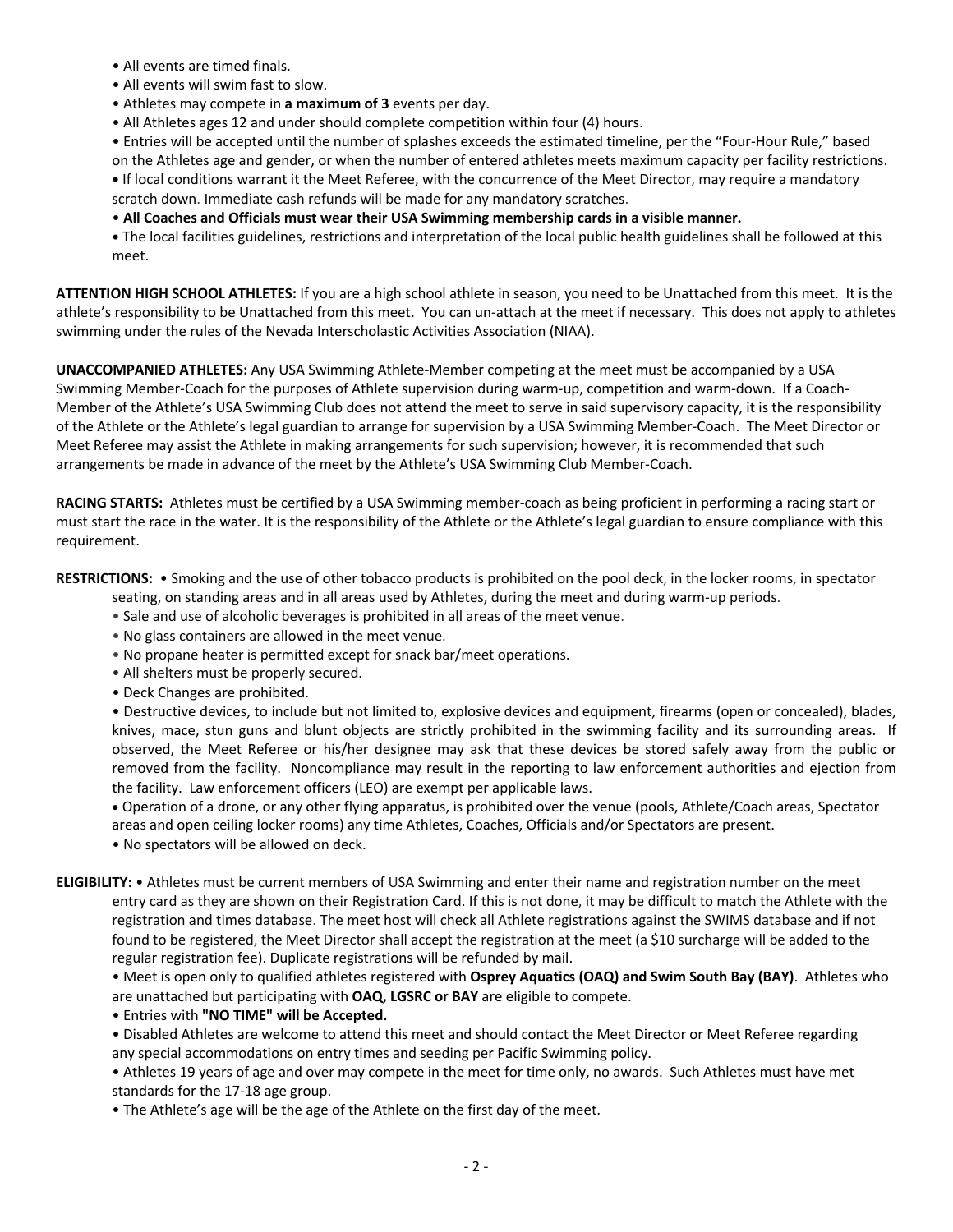**ENTRY FEES:** \$4.00 per event plus an \$8 participation fee per Athlete.

**ONLINE ENTRIES:** To enter on-line go to **http://www.fastswims.com** to receive an immediate entry confirmation. This method requires payment by credit card. FastSwims charges a processing fee for this service, 6.5% of the total Entry Fees plus \$0.75 per transaction, regardless of number of athletes. Please note that the processing fee is a separate fee from the Entry Fees. Online entries will be accepted through **May 12, 2021 11:59 PM**. LATE ENTRIES WILL NOT BE ACCEPTED

**CHECK-IN:** The meet shall be pre-seeded. Athletes will only be allowed on deck for their event and must leave the deck as soon as they are finished with their swim and have seen their coach if necessary.

**SCRATCHES:** Any Athletes not reporting for or competing in an individual timed final event that they have entered shall not be penalized.

**AWARDS:** Ribbons will be awarded to the 1st – 8th place for each event in age groups (8&U, 9-10, 11-12, 13/14). Athletes 15 years of age and older will not receive awards.

**ADMISSION:** There will be no spectators allowed on deck. Parent viewing area will be available for your athletes heat only.

**MISCELLANEOUS:** No overnight parking is allowed. Facilities will not be provided after meet hours. Families are encouraged to park in the back lot and remain in cars when your athlete is not in line to swim or in the process of swimming. If tents are set up on the field they must be spaced appropriately. Athletes may not visit in other tents or cars.

**We have taken enhanced health and safety measures for our participants, guests and employees. You must follow all posted instructions while attending the Osprey meet. An inherent risk of exposure to Covid 19 exists in any public place where people are present. Covid 19 is an extremely contagious disease that can lead to severe illness and death. According to the Center for Disease Control and Prevention senior citizens and guests with underlying medical conditions are especially vulnerable. By attending this meet as a spectator or competitor you voluntarily assume all risks related to exposure to Covid 19.**

**USA Swimming, Inc., cannot prevent you (or your child(ren) from becoming exposed to, contracting, or spreading COVID-19 while participating in USA Swimming sanctioned events. It is not possible to prevent against the presence of the disease. Therefore, if you choose to participate in a USA Swimming sanctioned event, you may be exposing yourself to and/or increasing your risk of contracting or spreading COVID-19.** 

| <b>SATURDAY</b> |                 |                 | <b>SUNDAY</b>   |                 |                 |                   |                 |
|-----------------|-----------------|-----------------|-----------------|-----------------|-----------------|-------------------|-----------------|
| 8 & UN          | $9 - 10$        | 11-12           | 13/OVER         | 8 & UN          | $9 - 10$        | $11 - 12$         | 13/OVER         |
| 25 BACK         | <b>200 FREE</b> | <b>200 FREE</b> | <b>200 FREE</b> | 25 BREAST       | 200 IM          | 200 IM            | 200 IM          |
| 50 BREAST       | 100 BACK        | 100 BACK        | 100 BACK        | <b>50 FLY</b>   | <b>50 FLY</b>   | <b>50 FLY</b>     | 100 BREAST      |
| <b>25 FLY</b>   | 50 BREAST       | 200 BREAST      | 200 BREAST      | 25 FREE         | 100 BREAST      | <b>100 BREAST</b> | 200 BACK        |
| 100 IM          | <b>100 FLY</b>  | 50 BREAST       | <b>100 FLY</b>  | 50 BACK         | 50 BACK         | 200 BACK          | <b>200 FLY</b>  |
| 50 FREE         | 100 IM          | <b>100 FLY</b>  | 50 FREE         | <b>100 FREE</b> | <b>100 FREE</b> | <b>200 FLY</b>    | <b>100 FREE</b> |
|                 | 50 FREE         | 100 IM          |                 |                 |                 | 50 BACK           |                 |
|                 |                 | 50 FREE         |                 |                 |                 | <b>100 FREE</b>   |                 |

## **EVENT SUMMARY**